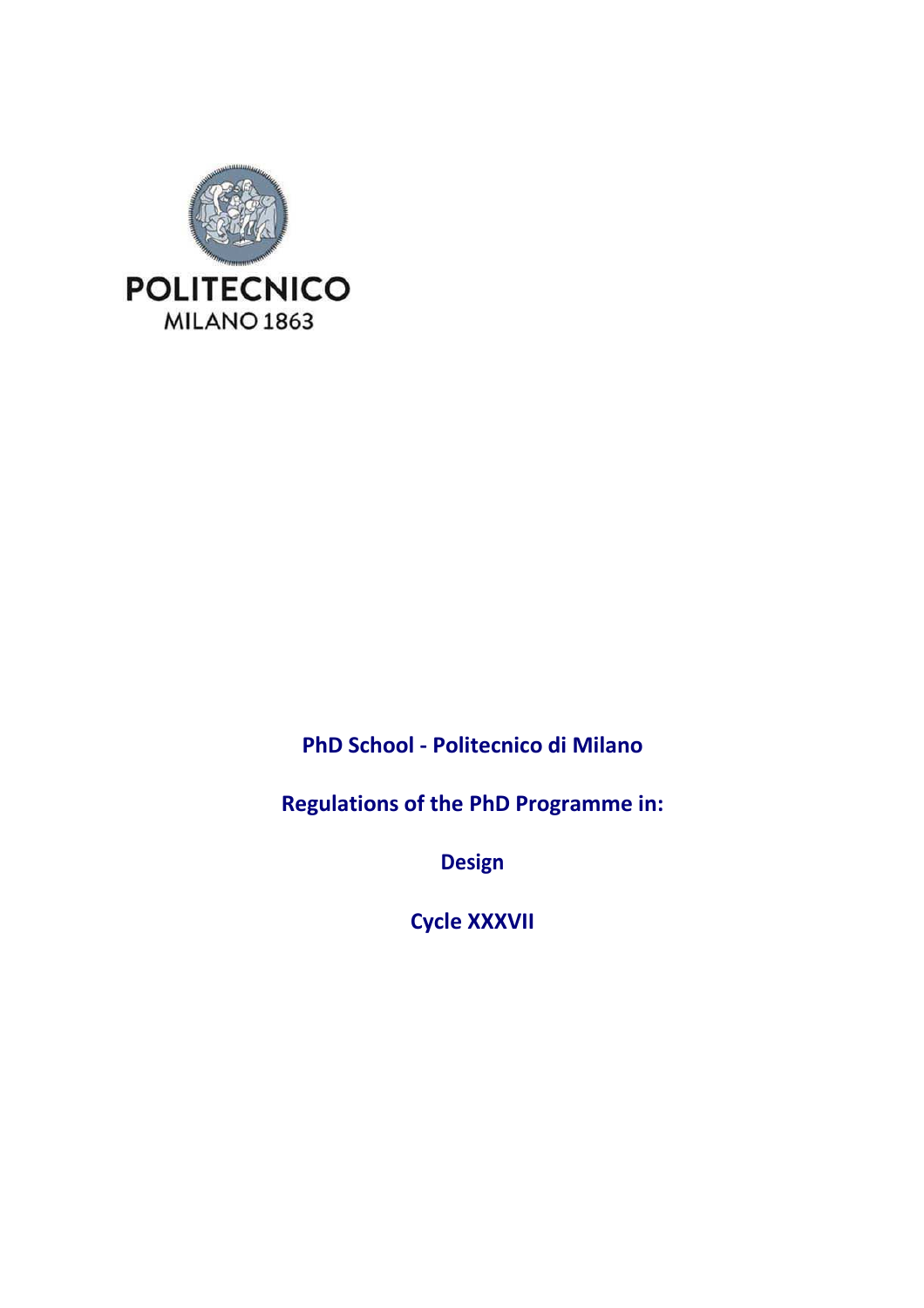# 1. General Information

PhD School ‐ Politecnico di Milano PhD Programme: Design

Course start: November 2021

Location of the PhD Programme: Bovisa Promoter Department: Design Scientific Disciplinary Sectors

Subject (SDS): ICAR/13 Design (main);

Other Subjects: ICAR/16 Interior and Exhibit Design; L‐ART/02 History of Modern Art; ICAR/18 History of Architecture

PhD School Website: **http://www.polimi.it/phd** PhD Programme Website: **http://phd.design.polimi.it**

# 2. General presentation

Politecnico di Milano was among the first universities in the world to start a PhD Programme in the field of design in 1990.

The Programme is run by a Coordinator and a Faculty Board.

The Coordinator chairs the Faculty Board, coordinates the preparation of the annual Educational Syllabus and organises the general educational activities of the PhD Programme (see Attachment A1). The Faculty Board is responsible for the Educational Syllabus and for teaching and administrative activities related to the PhD Programme (see Attachment A2).

The Programme aims at teaching PhD candidates how to carry out high quality design research. In this respect, candidates are invited to: reflect on the nature of design, with its aesthetic, of use and meaning values, as well as its capability of being an agent of social change towards more sustainable systems; develop and share original design knowledge and methodologies.

The PhD Programme hosts research projects that address the specific issues on which research is carried out in the Design Department.

# 3. Objectives

Main goal of the PhD Programme is to train designer‐researchers who, addressing the problems and opportunities of contemporary society, are able to apply research methods in order to produce original design knowledge. The curriculum lasts three years, during which both educational and research activities are provided. The Programme develops analytical and design abilities and promotes a collaborative disposition.

Each year, a list of suggested topics to be addressed during the three‐year training is made available on the PhD website (http://phd.design.polimi.it).

In January 2018 the Design Department was awarded by the Italian Ministry of University with a five‐year co‐financing (Dipartimenti d'Eccellenza) for carrying out research activities in the following four areas: i) design for advanced manufacturing; ii) design for new business and entrepreneurship; iii) design for social and public sectors innovation; iii) design for cultural and creative industries. Therefore, the current topics are mainly focused on one of the above‐ mentioned areas.

Once enrolled, each candidate becomes an effective member of a research group, within which she/he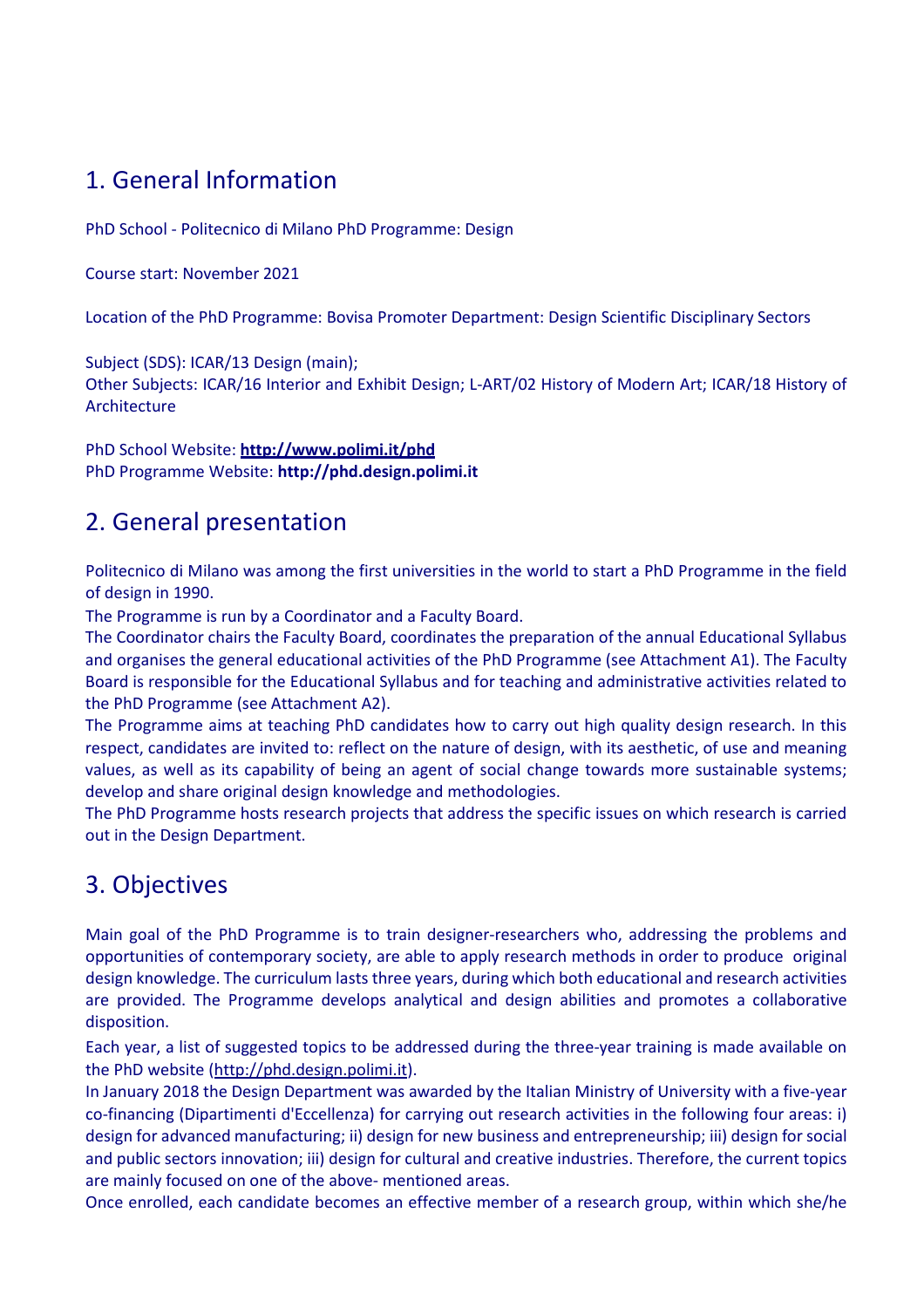develops an original research project. This research activity is the fundamental core of the learning process. Parallel to this, each candidate is involved in other educational activities, divided into general and specialised ones.

General activities are courses and seminars related to the design discipline and its research methodologies and practices. They are aimed at consolidating the cultural and operational background common to all the areas of design research. For this reason, the general activities are compulsory for all the PhD candidates.

Specialised activities are optional courses and seminars related to the specific research topic addressed by each PhD candidate.

In brief, the Programme offers PhD candidates with the following opportunities:

- To develop a PhD thesis, working on a specific research topic as member of a research team;
- To participate in courses and seminars on design, on design research and on research in general, developing competences concerning the discipline of design and the researcher profession;
- To participate in workshops, developing specialist competences and acquiring knowledge and tools for the development of their research topic;
- To engage in an internship in an international research centre to verify assumptions, methodologies and results of their research work and to consolidate their international network of relationships.

Finally, the activities of the PhD Programme in Design include the writing of academic papers and the participation in international conferences.

# 4. Professional opportunities and job market

The designer-researcher educated by the PhD Programme in Design is a flexible figure: a designer who knows how to carry out research and a researcher who uses design tools. At the same time, he/she is also an expert in knowledge management, in constructive interaction among different stakeholders and in the communication of visions and proposals.

The combination of these skills is useful in a variety of work environments, which increasingly are faced with complex challenges that the designer-researcher can effectively address and contribute to solve. More specifically: universities and research centres expressly dedicated to carrying out design research; design agencies and design‐oriented companies; public bodies and service companies; organisations for territorial development.

# 5. Enrolment

## **5.1 Admission requirements**

Italian and International citizens can apply. They are requested to have graduated in accordance with the pre‐existing laws D.M. 3.11.1999 n. 509, or to have a Master of Science degree in accordance with

D.M. 3.11.1999 n. 509, or a Master of Science in accordance with D.M. 22.10.2004 n. 270, or similar academic title obtained abroad, equivalent for duration and content to the Italian title, with an overall duration of university studies of at least five years.

The certified knowledge of the English language is a requirement for admission. Please refer to the PhD School website for details.

The admission to the Programmes will be established according to the evaluation of the candidates'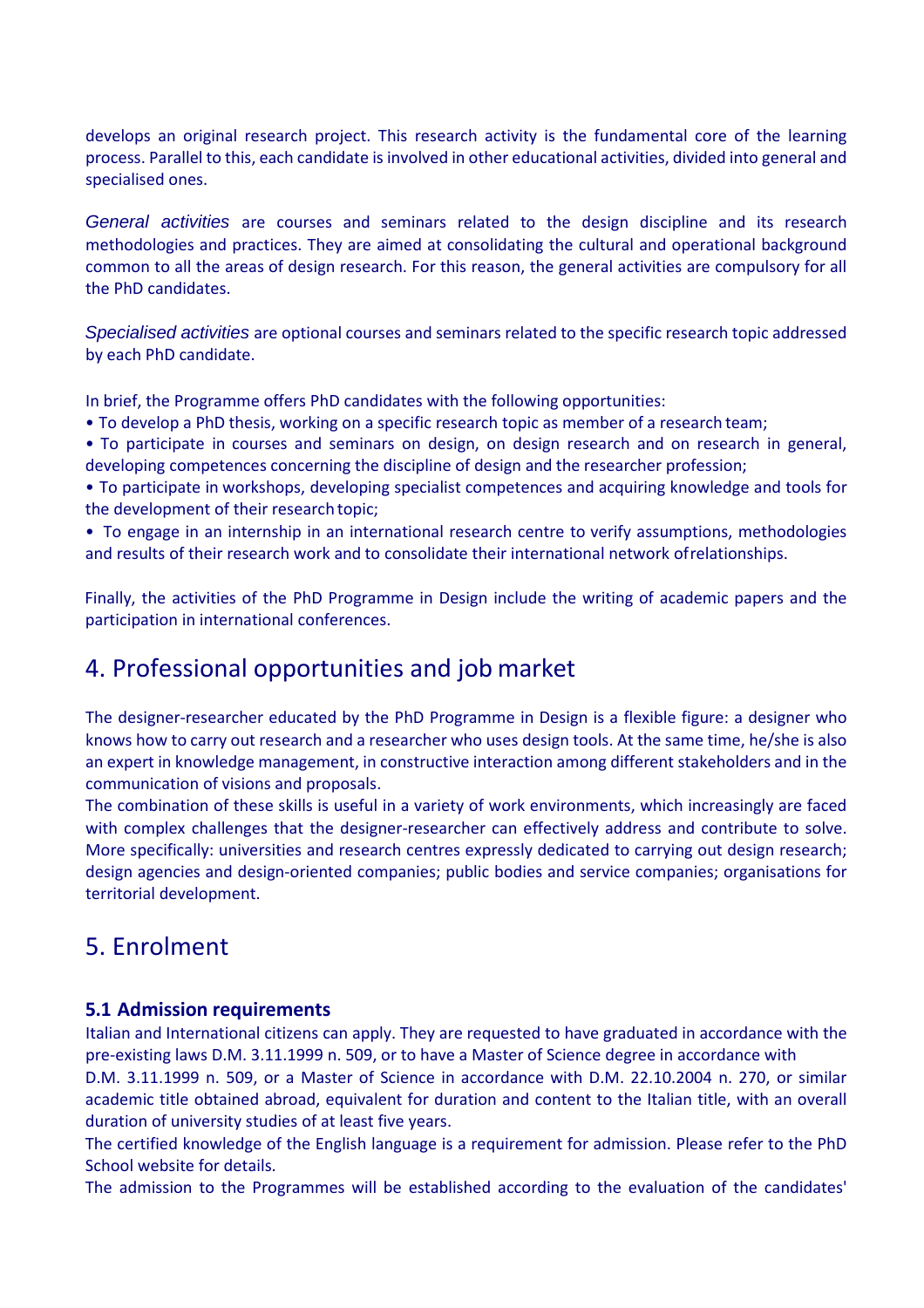curricula, motivation letters, and an illustrative report about the development of a possible PhD research, which candidates will send contextually with their application to the admission announcement. The topic of this research proposal should be chosen from a list of suggested topics available on the website of the PhD Programme in Design.

## **5.2 Admission deadlines and number of vacancies**

The number of positions is indicated in the Call for admission to the  $37<sup>th</sup>$  PhD cycle Programmes: http://www.polimi.it/phd

Scholarships both on general and on specific themes are available, in accordance with the call for admission.

# 6. Contents

## **6.1 Requirements for the PhD title achievement**

The achievement of the PhD title in Design requires a study and research activity of at least three years equivalent of full time study, research and development of PhD thesis.

PhD candidates in Design must earn a minimum of 25 course credits (see section 6.3 below), and to continuously conduct studies and research.

Upon enrollment in the Programme, to each PhD candidate both a tutor and a supervisor will be assigned by the Faculty Board. The tutor shall be a professor belonging to the Faculty Board. Tutors assist the candidates in the choice of courses to be included in the study plan that is submitted for approval to the Programme Coordinator (see also section 6.4 below). The supervisor should be a professor expert in the specific research topic addressed by the candidate. Their role is to guide candidates in the development of their research activity (see also section 6.2 below).

The Faculty Board may assign extra course credits to candidates, in case they need to complete their preparation in specific topics, relevant for their research projects.

Other requirements to obtain the PhD title are:

<sup>−</sup> Carrying out a 6‐months internship in universities or research centers abroad. This requirement can also be matched attending two courses related to the candidate's specific research project (for a minimum of 10 credits). (see also section 6.2 below).

<sup>−</sup> Publishing at least two conference papers/articles in non‐indexed journals (for a minimum of 10 credits). This requirement can also be matched with the publication of one article in an indexed journal (Scopus or Web of Science).

## **6.2 Research development**

The main aim of all Politecnico di Milano PhD Programmes is the acquisition by the candidates of a research-oriented mind-set, with expertise and skills in a specific research topic. To this end, candidates develop a problem‐solving capability in complex contexts, including the capacity of performing deep problem analysis, identifying original solutions, and evaluating their applicability in real contexts.

These skills provide the PhD candidates with major opportunities of development in their research both in the academic field, and in public and private organisations.

PhD candidates are requested to develop an original research contribution. The PhD thesis must thus contribute to increase the knowledge in the candidate's research field. Besides, it has to be coherent with the research topics developed in the Department where the PhD Programme is carried out.

The original research results are framed and codified in the PhD thesis, where the candidate's contribution is put in perspective with respect to the specific research field.

The PhD research is developed under the guidance of a supervisor, who supports the candidate in the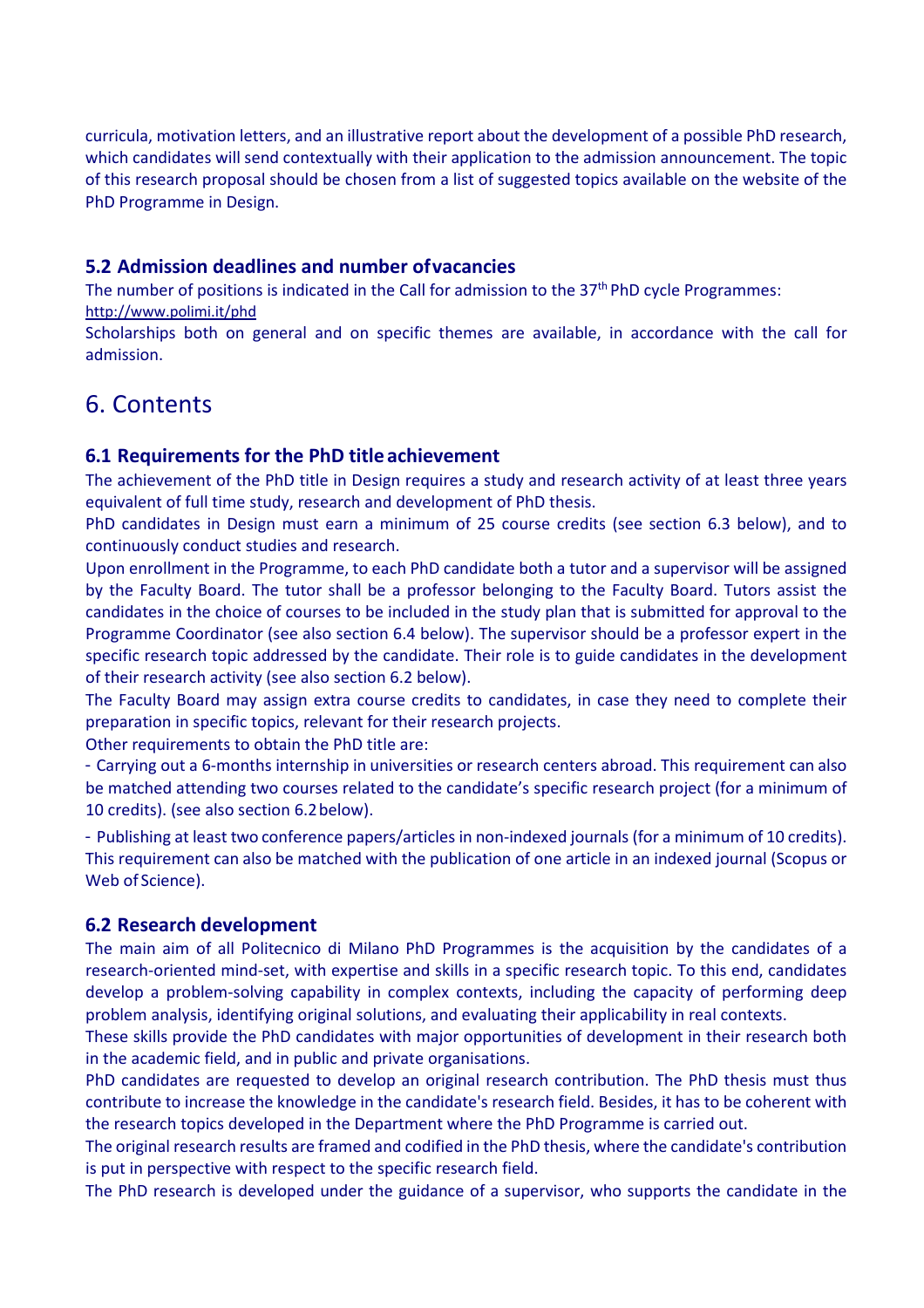setting-out and in the everyday activities related to the thesis development. The supervisor is not necessarily a member of the Faculty Board, and may also belong to an institution different from Politecnico di Milano. The supervisor can cooperate with one or more co‐supervisors.

Further activities intended to develop the candidate's personal skills and research expertise are encouraged.

Candidates must acquire the capability to present and discuss their work in their research community. Consequently, both the participation to international conferences and the publication of the research results in peer‐reviewed journals are encouraged.

The PhD Programme favours the candidates' research interactions with other groups in their research field, preferably abroad. Research visits of six months are strongly encouraged, as through them the candidates may acquire further skills to develop their research work. During the PhD Programme in Design all candidates are strongly recommended to engage in this activity, which is compulsory for those who are supported with a scholarship. Candidates not supported with a scholarship who, for good reasons, cannot go abroad, are permitted to substitute the internship abroad with other learning activities. In more details, they are required to attend one optional course for each 3 months of internship missing (for a maximum of two courses).

The duration of the Programme is three years.

## **6.3 Objectives and general framework of the teaching activities**

Both the PhD Programmes and the PhD School offer teaching activities, including courses, seminars, project workshops, laboratories.

Lessons are held in English. Structured teaching activities allow to earn ECTS credits.

The Design PhD Programme offers:

- General teaching activities that cover the basic research issues (problems, theories, methods), which represent the founding element of the Programme and clearly identify its cultural position.
- Specialised teaching activities that deepen in a specialist way some research issues connected with the problems developed in the theses.

The PhD School of Politecnico di Milano proposes a set of courses aiming to train PhD candidates in soft and transferable skills. The skills and abilities provided by these courses are expected to help candidates across different areas of their careers in order to respond to the rapidly evolving needs of the global economy and society. At least 10 of the 25 course credits that each candidate is required to earn shall be obtained through courses organized by the PhD School.

The PhD School courses activated for the 2021‐2022 Academic Year are summarized in the following table and will be available at the following link: http://www.dottorato.polimi.it/en/during-your-phd/phd-levelcourses/index.html

| <b>Trainer</b>                                                                                                                                                   | <b>Course title</b>                                    |  |
|------------------------------------------------------------------------------------------------------------------------------------------------------------------|--------------------------------------------------------|--|
| <b>Aliverti Andrea</b>                                                                                                                                           | <b>Ethics in Research</b>                              |  |
| <b>Armondi Simonetta</b>                                                                                                                                         | <b>Strengthening Critical Spatial Thinking</b>         |  |
| <b>Arnaboldi Michela</b>                                                                                                                                         | Advanced Interaction Skills for Academic Professionals |  |
| Approaches to Resilience: Social, Economic, Environmental and<br><b>Balducci Alessandro</b><br><b>Technological Challenges of Contemporary Human Settlements</b> |                                                        |  |
| <b>Biscari Paolo</b>                                                                                                                                             | <b>English for Academic Communication</b>              |  |
| <b>Cardilli Lorenzo</b>                                                                                                                                          | <b>European Culture</b>                                |  |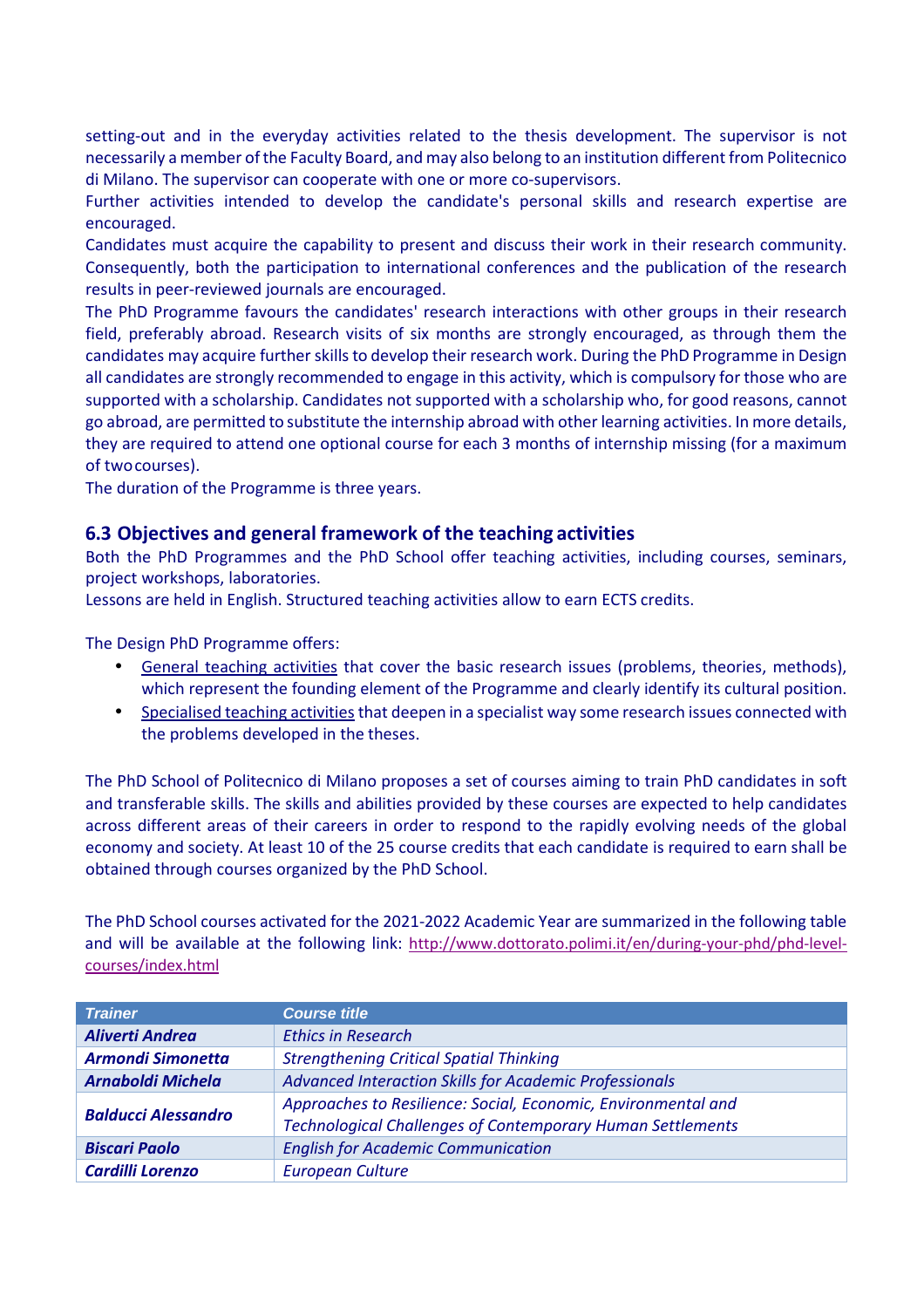| <b>Chiodo Simona</b>                     | <b>Epistemology of Scientific and Technological Research</b><br>(Technologies Reshaping Humans) |  |  |
|------------------------------------------|-------------------------------------------------------------------------------------------------|--|--|
| <b>Di Blas Nicoletta</b>                 | <b>Professional Communication</b>                                                               |  |  |
| <b>Gianinetto Marco</b>                  | The Copernicus Green Revolution for Sustainable Development                                     |  |  |
| <b>Iarossi Maria</b><br><b>Pompeiana</b> | Power of Images and Visual Communication for Research Dissemination                             |  |  |
| Jacchetti Emanuela                       | Communication Strategies that Score in Worldwide Academia                                       |  |  |
| <b>Lavagna Monica</b>                    | Sustainability Metrics, Life Cycle Assessment and Environmental<br>Footprint                    |  |  |
| <b>Mancini Mauro</b>                     | <b>Project Management (in Action)</b>                                                           |  |  |
| <b>Masarati Pierangelo</b>               | <b>Ethical Aspects of Research on Dual-Use Technologies</b>                                     |  |  |
| <b>Ossi Paolo Maria</b>                  | Sulla responsabilità della Tecnica                                                              |  |  |
| <b>Paganoni Anna</b><br><b>Maria</b>     | La comunicazione nella Scienza                                                                  |  |  |
| <b>Pizzocaro Silvia Luisa</b>            | Practicing Research Collaboration / La pratica della collaborazione nella<br>ricerca            |  |  |
| <b>Raos Guido</b>                        | Science, Technology, Society and Wikipedia                                                      |  |  |
| <b>Sancassani Susanna</b>                | <b>Teaching Methodologies, Strategies and Styles</b>                                            |  |  |
| <b>Valente Giovanni</b>                  | Scientific Reasoning: Philosophy, Logic and Applications                                        |  |  |
| <b>Volonte' Paolo</b><br><b>Gaetano</b>  | <b>Introduction to Academic Research</b>                                                        |  |  |
| <b>Zani Maurizio</b>                     | Laboratorio di insegnamento a classi numerose                                                   |  |  |

The PhD Programme in Design proposes a set of 3 characterising courses aiming to introduce the PhD candidates into the basics of design research. Candidates are required to take those courses and carry out the related assignments. Professors in charge of these courses will specify the assessment procedures. Courses' Programmes and general information on teaching activities are available from the PhD Secretary's office as well as on the PhD website (http://phd.design.polimi.it).

Those candidates not carrying out a 6-months internship abroad are required to attend two PhD level courses provided by Politecnico di Milano and/or external Institutions for a minimum of 10 credits (see section 6.1 above).

The table below summarizes the candidate's path as regards coursework activities At the same time, candidates are required to carry out research activity in a continuous way, following the lead of their supervisors, and of the Faculty Board.

#### *First and Second Year*

| <b>Courses</b>                              | <b>Possible details or reference to</b><br>following tables | <b>Number</b><br>of credits<br>$(min-max)$ |
|---------------------------------------------|-------------------------------------------------------------|--------------------------------------------|
| Courses characterising the PhD<br>Programme | See table A                                                 | -15                                        |
| <b>PhD School Courses</b>                   | See PhD School courses above                                | <i>10</i>                                  |

## *Third year*

In the third year, the candidate should focus entirely to finalizing her/his research and to writing the PhD thesis.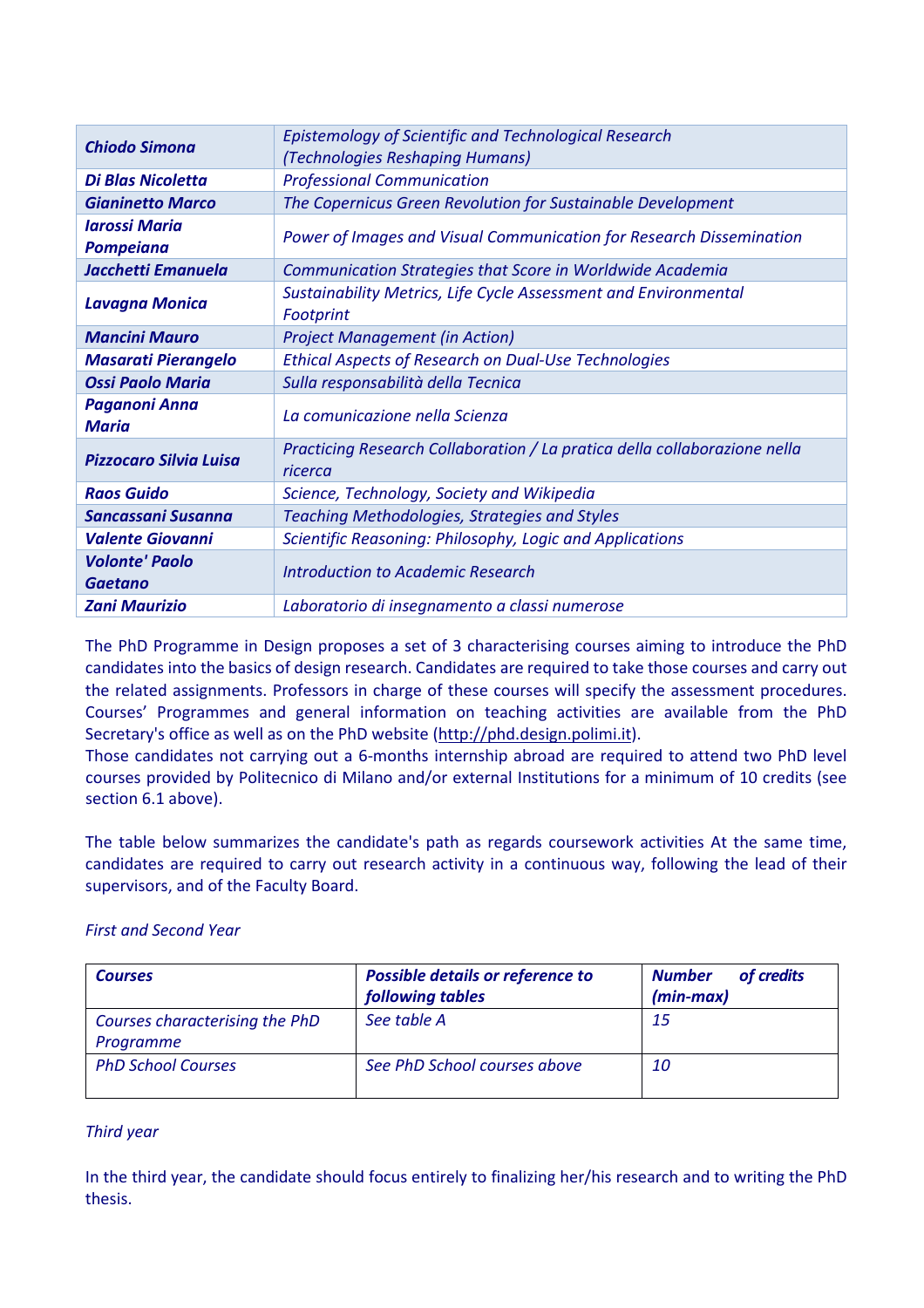#### **PHD COURSES LIST**

For the admission to the final exam the acquisition of **a total of 45 Credits** is mandatory. As said, **at least 25 credits** must be obtained by attending PhD courses as described below:

**A)** The PhD Programme in Design organises the **Characterising Courses** listed in table A. The acquisition of all the **15 credits** in this list is **mandatory**.

*B)* The PhD School organises every year general and Interdoctoral courses. The acquisition of **at least 10 credits** is **mandatory***.* 

#### **PREPARATORY COURSES** (when needed)

If the supervisor finds it necessary that the candidate attends preparatory courses (chosen among those activated by Politecnico di Milano), the Faculty Board of the PhD Programme will assign extra‐credits to be acquired to complete the training path. These credits will be considered additional.

#### **SPECIALISTIC COURSES, LONG‐TRAINING SEMINARS**

The attendance of further Specialist Courses, Workshops, Summer/Winter Schools, Seminars is strongly encouraged. These activities will be all inserted in the study plan as "elective courses". For elective courses, candidates will not receive an evaluation.

The scheduled course planning for the academic year 2021‐2022 follows. Other courses may be activated during the year. In such case, candidates will be promptly informed, and will be allowed to insert them in their study plan.

| the<br><b>Name</b><br><b>of</b><br><b>Course</b> | <b>Professor</b>                                  | A.Y./Semester | <b>Language</b> | <b>Credits</b> |
|--------------------------------------------------|---------------------------------------------------|---------------|-----------------|----------------|
| Research<br>Design<br><b>Methodologies</b>       | Silvia Pizzocaro                                  | 1st/1st       | English         | 5              |
| Research<br>Design<br>Planning                   | Daniela Sangiorgi                                 | 1st/1st       | English         | 5              |
| Research<br>Design<br>Prototyping                | Chiara Colombi, Manuela<br>Celi, Jonathan Chapman | 1st/2st       | English         | 5              |

#### **Table A: PHD COURSES CHARACTERISING THE PHD PROGRAMME**

## **6.4 Presentation of the study plan**

PhD candidates must submit a study plan, which may be revised periodically (approximately every three months), in order to adequate it to any change in the courses' list, or to evolving needs of their PhD career. Study plans must be approved by the PhD Programme Coordinator, according to the modalities established by the Faculty Board of the PhD Programme itself.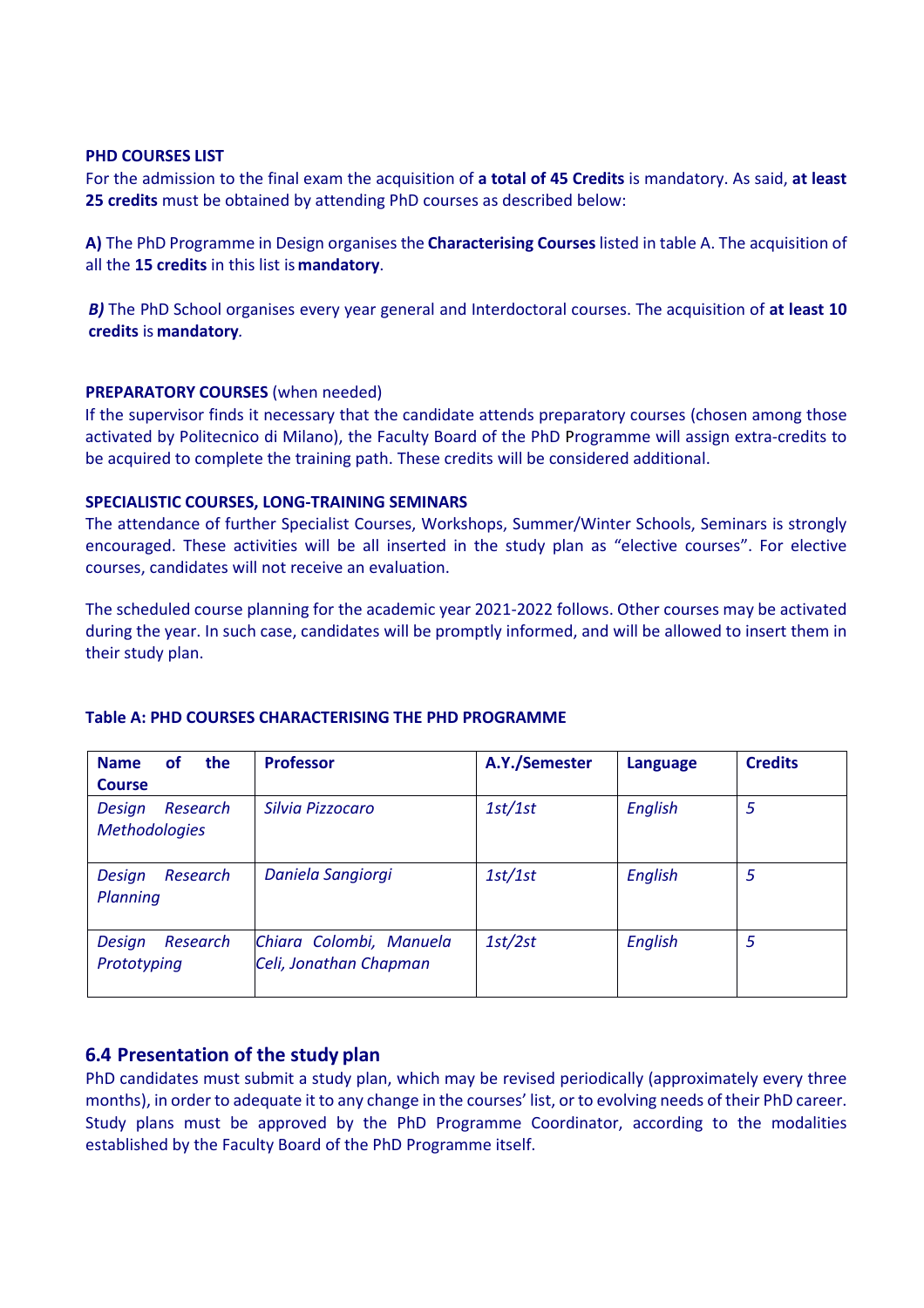## **6.5 Yearly evaluations**

Candidates present their work to the Faculty Board at least once a year. In particular, candidates must pass an annual assessment in order to be admitted to the following PhD year.

As a result of each successful annual assessment, candidates receive an evaluation (A/B/C/D). Candidates who do not pass the annual assessment will be qualified as "Repeating candidate" (Er) or "not able to carry on with the PhD (Ei)". In the former case (Er), candidates are allowed to repeat the PhD year at most once. The PhD scholarship – if any – is suspended during the repetition year. In the latter case (Ei), candidates are excluded from the PhD programme and lose their scholarship – if any.

In case the Faculty Board holds appropriate to directly assign an exclusion evaluation (Ei) without a previous repetition year, the request must be properly motivated, and validated by the PhD School.

The third‐year assessment establishes if the candidate can be admitted to the final PhD defense (see also paragraph 6.6). Candidates who need more time to conclude their research work and write their theses, may obtain the admission to an extra year (the fourth).

# **6.6 PhD thesis preparation**

The main objective of the PhD career is the development of an original research contribute. The PhD thesis is expected to contribute to the advance of knowledge in the candidate's research field.

The PhD study and research work is carried out full time, during the three years of PhD. Stages or study periods in (Italian or International) companies or external Institutions may complete the candidate's preparation.

The resulting theses need to be coherent with the research issues developed in the Department where the PhD Programme is developed.

The candidate must present an original thesis, discuss its contribution toward the state of the art in the research field in the research community.

The PhD research is developed following the lead of a supervisor, who supports the candidate in the setting out and in the everyday activities regarding the thesis development.

At the conclusion of the PhD studies, the Faculty Board evaluates the candidate. Candidates who receive a positive evaluation submit their thesis to two external reviewers for refereeing. If the evaluation provided by the external reviewers is positive (o after the revisions required), the candidates defend their thesis in a final exam, in front of a Committee composed of three members (at least two of which must be external experts).

# 7. Laboratories, PhD Secretary Services

Laboratories for practical activities and experiments: Colour Laboratory Exhibit Design Laboratory Fashion Laboratory Lighting Laboratory Model Laboratory Movie Design Laboratory Photography Laboratory Polifactory Virtual prototyping‐reverse modelling Laboratory

PhD Secretary Office Mrs. Simona Murina and Mrs. Paola Mosca Department of Design Phone: +39.02.2399.7245 or +39.02.2399.5934 e‐mail: segreteriadottorato‐design@polimi.it

# 8. Internationalisation and inter‐sectoriality

Carrying out study and research activities at external research centers is strongly recommended. Politecnico di Milano supports joint PhD paths with International Institutions, as well as Joint and Double PhD Programmes. Further information is available on the PhD School website and on the PhD Programme website.

The PhD in Design fosters relationships with international design schools, particularly those running PhD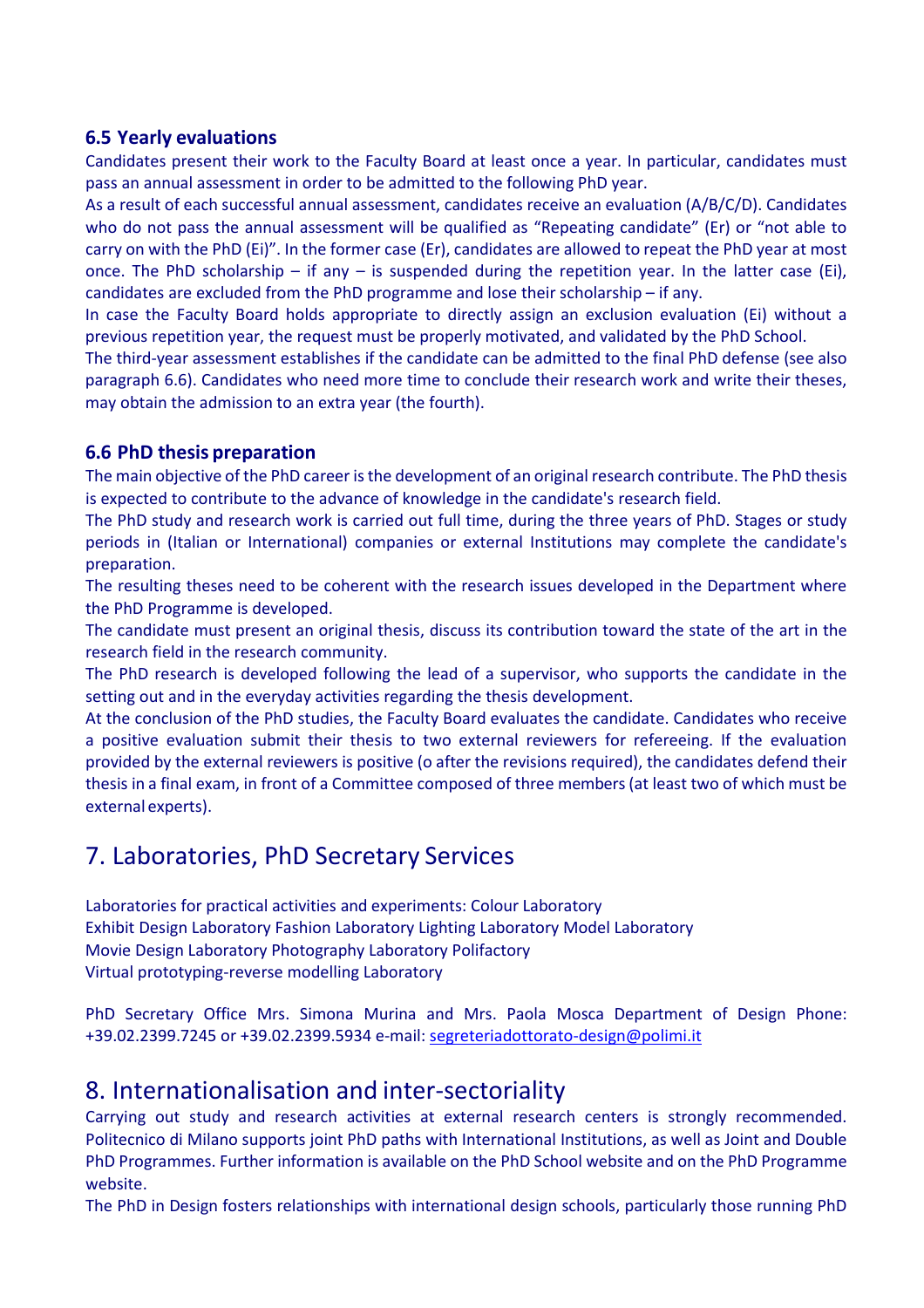Programmes.

 In addition, the PhD Programme organises regular meetings, seminars and lectures with internationally renowned professors and experts in order to foster dialogue and debate on the latest research issues. More specifically, the PhD Programme in Design collaborates with the following foreign universities:

| <b>University Name</b>         | <b>Country</b>         |
|--------------------------------|------------------------|
| <b>Northeastern University</b> | <b>USA</b>             |
| <b>ITT INSTITUTE OF DESIGN</b> | <b>USA</b>             |
| <b>Carnegie Mellon</b>         | <b>USA</b>             |
| <b>AALTO UNIVERSITY</b>        | <b>Finland</b>         |
| DELFT UNIVERSITY OF TECHNOLOGY | <b>The Netherlands</b> |
| <b>IMPERIAL COLLEGE</b>        | UК                     |
| <b>TONGJI UNIVERSITY</b>       | China                  |

Interaction with and exposure to non-academic sectors provides significant benefits to doctoral candidates as well as to research and innovation intensive employment sectors. Direct exposure to the challenges and opportunities in non‐academic sectors of the economy and society at large is fostered by networking, connectivity, inter‐sectoral mobility and wide access to knowledge.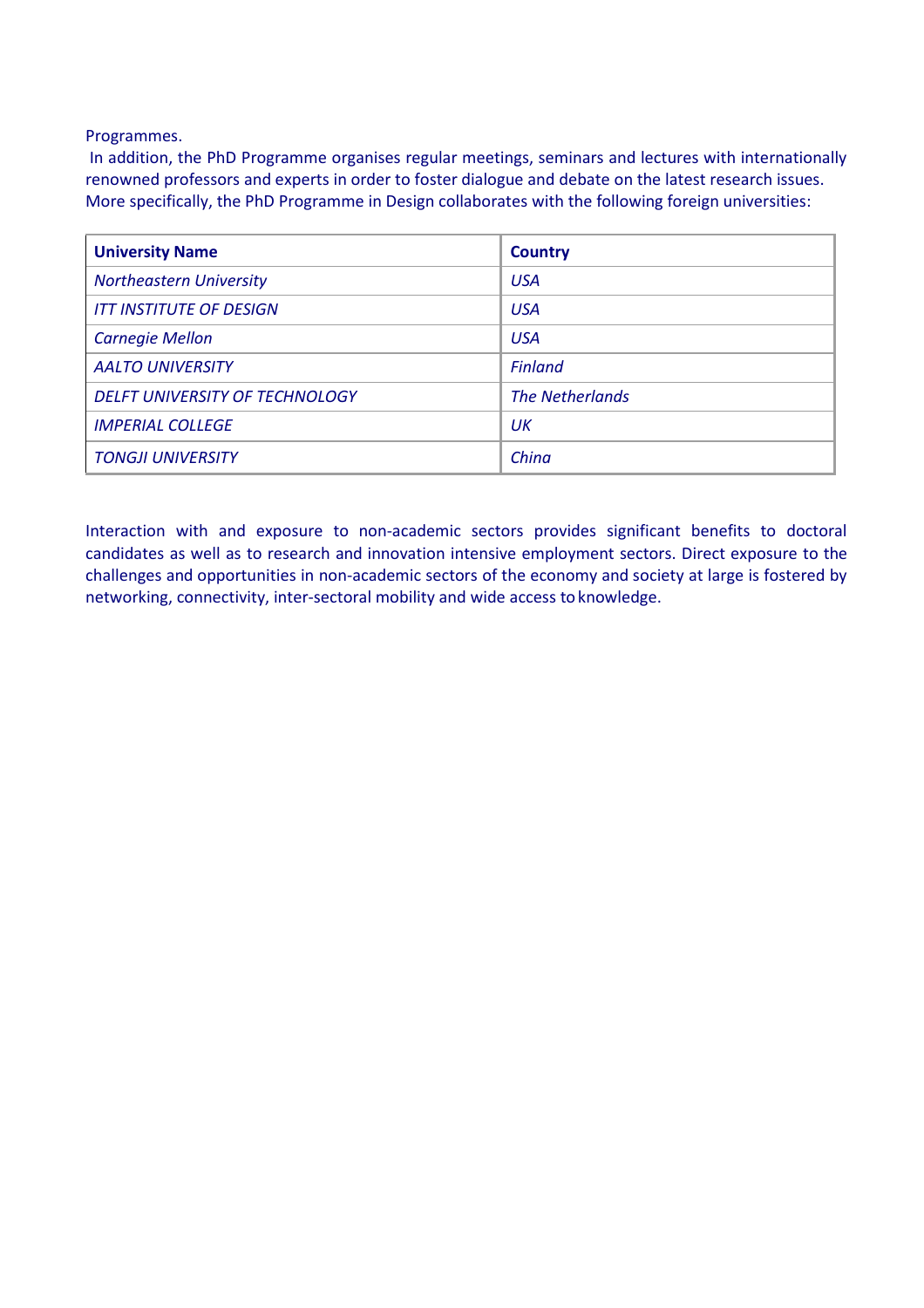# Attachment A1 – PhD Programme Coordinator

## **Paola Bertola**

PhD in Industrial Design and Multimedia Communication, Full Professor at Politecnico di Milano (POLIMI); Director of the PhD Design Program. Co‐founder of the Fashion in Process Lab, part of the Design and Cultures research section; Faculty Member of the School of Design, POLIMI. Her research focuses on creative processes, design management and planning and design research within culture intensive industries. More recently she has been focusing on the role of design in driving digital transformation processes, with a particular focus of fashion‐tech companies.

## **NATIONAL AND INTERNATIONAL ACKNOWLEDGMENTS**

2019: Outstanding Paper Award, Emerald Publishing Limited, RJTA, for "Fashion 4.0".

2011: ADI Compasso d'Oro Price for Research.

2011: Special Selection for Cumulus Publication Series, Aalto University, for "Fashion Artisan in Design Culture. An interpretative model".

2001: Visiting Scholarship, Illinois Institute of Technology, Chicago.

## **MEMBER OF NATIONAL AND INTERNATIONAL PEER REVIEWED JOURNALS AND EDITORIAL BOARDS**

Editor in Chief of the of book series "Fashion In Process", Mandragora Editore, Firenze.

Member of the scientific editorial board, Fashion Practice, Taylor and Francis, London.

Member of the scientific editorial board of book series "Culture, Mode e Società", Bruno Mondadori, Milano.

Member of the scientific editorial board of "Dune" Magazine, Flash Art Publisher, Milano.

## **MEMBER OF NATIONAL AND INTERNATIONAL STEERING COMMETTEE AND JURY**

2013‐14 Member of the Jury of the INTESA SANPAOLO STARTUP INITIATIVE for Fashion and Design, international competition for Fashion‐Tech startups.

2016 Member of the Jury of OPEN DESIGN ITALIA INTERNATIONAL COMPETITION for design driven innovation brands

2013‐16 Member of the Steering committee: WORTH PROJECT supported by the EU Commission's Directorate‐General for Enterprise & Industry and financed under the Competitiveness and Innovation Framework Programme (CIP). Partners: UAL‐LCF (UK); IFM (FR); CFE (UK); CNA/Federmoda (IT); EURATEX (BE).

2019 Member of the Jury of the LEAN FASHION STARTUP PROGRAM for Fashion Technology Accelerator 2019 Member of the COMMISSIONE DI STUDIO PER LA VALORIZZAZIONE DEL RAPPORTO TRA FORMAZIONE E CULTURA TECNICA NEL SETTORE DELLA MODA ITALIANA within the Ministero per i beni e le attività culturali, DM 08/01/2019

## **MAIN SCIENTIFIC ROLE AT POLIMI**

Since 2016 Director of the PhD Program in Design and coordinator of the international network of PhD programs in Design with Aalto University (FI), Carnegie Mellon University (US), Institute of Design (US), Imperial College (UK), TU Delft University (NE)

Since 2007 Coordinator of the program FIT@Polimi, International Joint Program with Fashion Institute of Technology (NY), which she contributed to establish

Since 2017 Member of the board POLIMI 2040, a strategic planning body, appointed by the Rector Since 2016 School of Design Depute for international relationship with North American Universities Since 2014 Cofounder and coordinator of the research laboratory FASHION IN PROCESS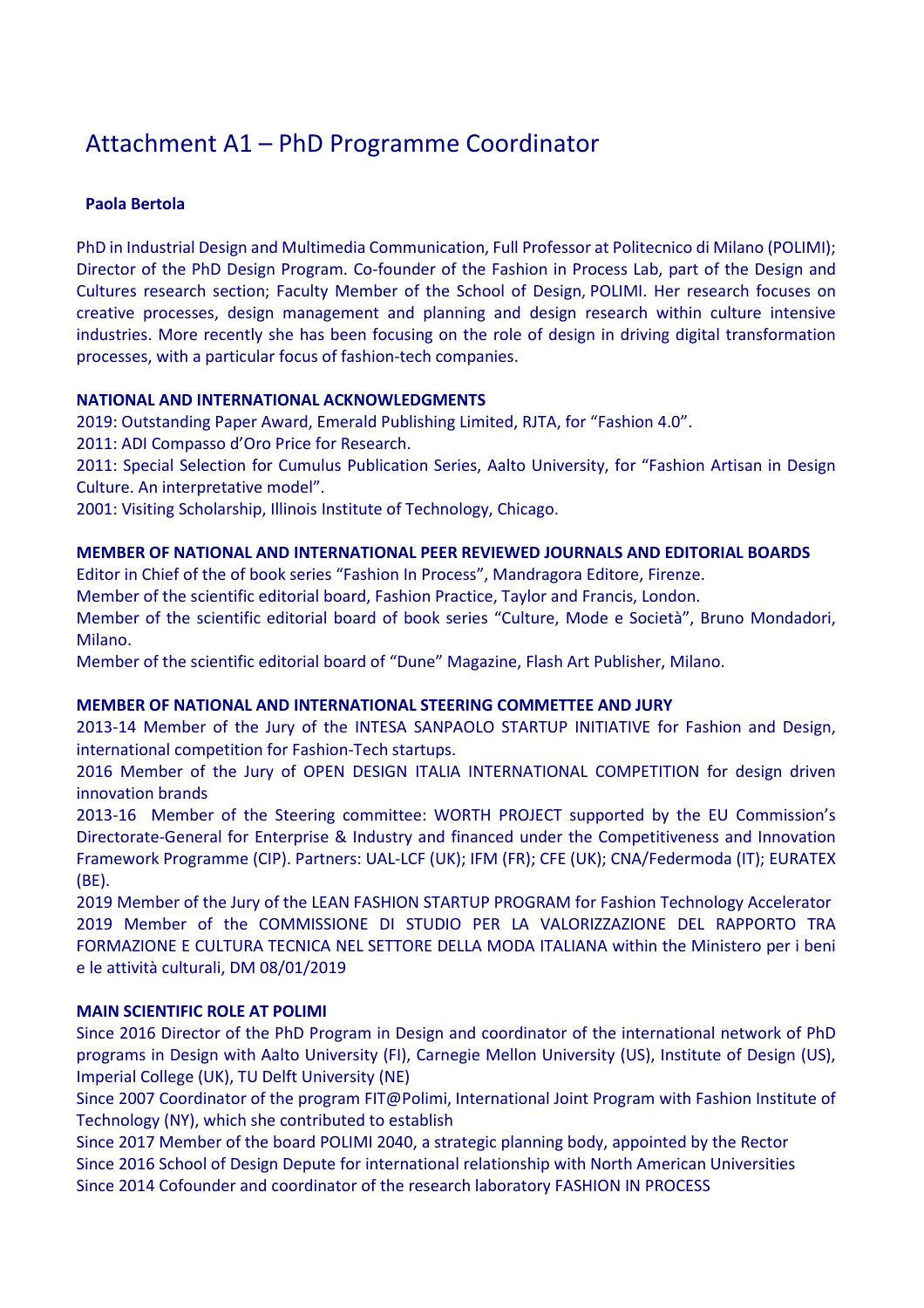#### **PAST SCIENTIFIC ROLE AT POLIMI**

2005‐11 Director of the Programs in fashion design at POLIMI which were established under her supervision (BA and MSC).

2008‐13 Member of the Board of the Alta Scuola Politecnica, a school for higher education created by POLIMI and POLITO as coordinator of multidisciplinary field projects (average 18 field projects per year).

2008‐14 Director of the MASTER IN FASHION DIRECTION at Milano Fashion Institute (MFI), a consortium among POLIMI, UNICATT and BOCCONI; member of the Executive Board contributing to MFI establishment.

#### **TEACHING**

Since 2012: Full Professor of Industrial Design (ICAR/13) at POLIMI, she teaches in the MSC of Product Service System Design and Design for the Fashion System; in the International Master of Luxury Management and in the Executive MBA, School of Management. She coordinates the Final Design Studio DRIVING DIGITAL TRANSFORMATION BY DESIGN within the MSC in Design for the Fashion System.

Since 2020: Faculty member of DATA LIFE PROGRAM developed with the CUSP Center, New York University.

2015-19: Faculty member of the DATA SHACK PROGRAM between POLIMI and Harvard University, Institute for Applied Computational Science (IACS).

#### **PRINCIPAL INVESTIGATOR (PI) IN NATIONAL AND INTERNATIONAL SCIENTIFIC GRANTS**

Value of Awarded Grants in the last 5 years with the role of PI for Politecnico di Milano:

Total awarded: €. 5.197.653 POLIMI share: €. 1.230.684

2021‐23: PI (POLIMI Local UR) ‐ DoCS4Design. Doctoral Courses System for Design. Call: Strategic Partnership in Higher Education co-funded by the E+ Programme of the EU. PI: P. J. Stapper, TU Delft. Partners: Tu Delft (NL); Aalto University (FI); Imperial College (UK); Carnegie Mellon University associated partner (US); Illinois Institute of Technology – associated partner (US).

2018‐21: PI ‐ DeFINE Developing a Fashion‐Tech Incubation Network for Europe. Call: COSME programme 2018. Partners: UAL‐LCF ( UK); IFM (FR), EBN (BE); Inkubatorn i Borås (SE); EURATEX (BE); Media Deals (DE); CEEI Burgos (ES); Cyprus Research and Innovation Center Ltd. (GR).

2018‐21: PI – Digi MooD for CCI; Digital Modules of Didactics for Development for Digital Entrepreneurship within Cultural and Creative Industries. Call: Creative Europe Programme of the EU. Partners: IFM (FR), European E Skills Association (BE); Mammut Film Srl (IT), FTA Srl (IT), Assolombarda (IT); ÉCOLE ‐ Enti Confindustriali Lombardi per l'Educatione (IT).

2017-19: PI – FaST\_ Fashion Sensing Technologies. Designing and Developing a Data Driven tool for fashion trending– Regione Lombardia. Call: Smart Fashion and Design – Partners: CGnal, Wemange Group, 4Sigma, Dipartimento di Design POLIMI, Dipartimento DEIB POLIMI.

2014‐15: PI and curator (with V.Linfante) ‐ Research and Exhibition *THE NEW VOCABULARY OF ITALIAN FASHION* Design Dept. POLIMI – funded by Triennale di Milano Design Museum.

2013‐ongoing: PI – Design ReLab. Design Reload Laboratory. Social Innovation and New Sustainable Design Languages – Design Dept. POLIMI. Partners: Community Outreach Programme (CORP), Sui&Dhaga, Reality Gives, Srujna, Mumbai, (India). Today funded by Reality Gives & Gucci Equilibrium. The project led to the foundation of the social enterprise I WAS A SARI.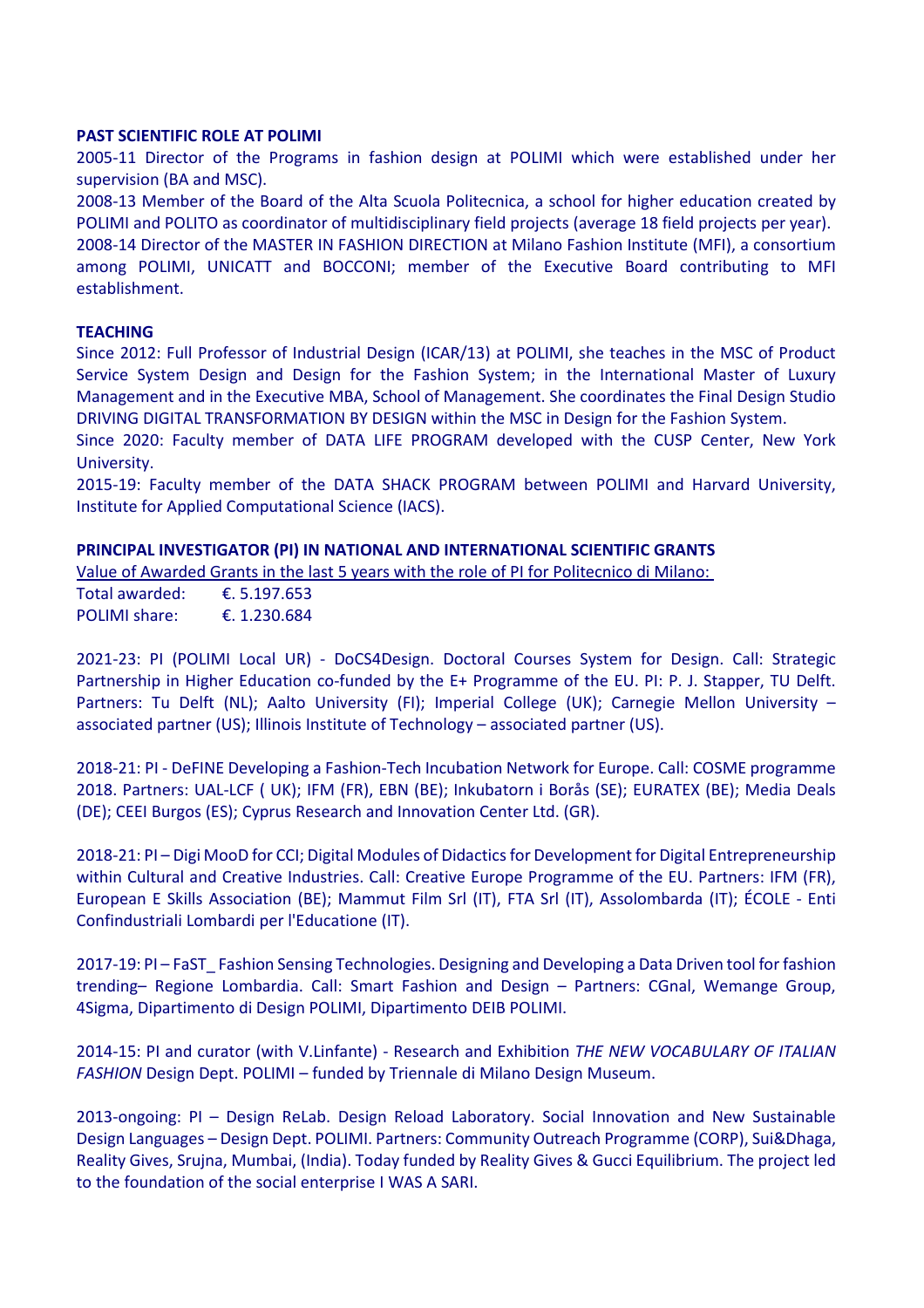2012‐15: PI (POLIMI Local UR) ‐ TEMPUS EU Program IDEA ‐ INTER DISCIPLINARY EDUCATION AGENDA . An Essential Driver For Innovation. PI. T. Warshavski, Shenkar. Partners: Shenkar College (IL), Holon Institute of Technology (IL), Tel Aviv University (IL), Sapir Academic College (IL), NBSD (IL), MAI (IL), University of Brighton (UK); Universitat Politecnica de Valencia (ES); Mälardalen University (SE); Cologne University of Applied Sciences (DE), Material ConneXion (IT).

2005‐08: PI ‐ DESIGN RESEARCH MAPS – Design Dept. and School of Design POLIMI and Sistema Design Italia (today SID) (Compasso d'Oro Price for research 2011).

2007: PI – FASHIONPLUS. Call: Innovative Projects for Fashion System Grant Program for Companies and Young Fashion Designers (funded by Emilia Romagna Region, IT).

**RESEARCHER (R) OR PROJECT MANAGER (PM) IN NATIONAL AND INTERNATIONAL SCIENTIFIC GRANTS**  2020‐23: R ‐ FTALLIANCE. Weaving Universities and Companies to Co‐create Fashion‐Tech Future Talents. Call: E+ KA2: Cooperation for innovation and the exchange of good practices ‐ Knowledge Alliances. PI: Chiara Colombi, POLIMI. Partners: UAL‐LC, (UK); Tu Delft (NL); ESTIS (FR); Högskolan i Borås (SE); Centexbel, (Belgium); PVH (NE); Decathlon Hendaye, Francia; Pespow, Padova, Italia; Stentle, (IT); Neue Labs (SE); Pauline van Dongen (NL).

2018‐20: R – FASHION SEEDS, Fashion Societal, Economic & Environmental Design‐led Sustainability. Call: Strategic Partnership in Higher Education funded by the E+ KA2 SP HEI. Partner: UAL‐CSF (UK); Eesti Kunstiakadeemia (EE); Design School Kolding (DK).

2017‐2020: R ‐ EDU4Fashion‐Tech: Interdisciplinary Curriculum for Fashion in the Digital Era. Call: Strategic Partnership in Higher Education funded by the E+ KA2 SP HEI. Partners: UAL‐LCF (UK); IFM (FR), Borås University (SE).

2013‐16: R ‐ WP 3.3: INDUSTRIAL DYNAMICS AND CCIS: GROWTH THROUGH M&AS AND NEW BUSINESS MODELS in UNVEALING CREATIVITY FOR INNOVATION IN EU ‐ Multi‐disciplinary project on the significance of creativity and cultural and creative industries in Europe. PI: R. Verganti, POLIMI. Call: 7th Framework Program EU; Partners: University of Manchester (UK); Università Bocconi (IT); University of Brighton (UK), Copenhagen Business School (DK); Corvinus University of Budapest (HU); Eindhoven University of Technology (NL); National Technical University of Athens (GR); Technical University of Munich (DE); University of Gothenburg (SE); ZEW (DE).

2013‐14: PM ‐ SMART‐K. CREATIVITY PROCESSES INNOVATION AND PRODUCTION/SUPPLY CHAIN INTEGRATION SYSTEM FOR KNITWEAR SECTOR THROUGH NEW VIRTUAL PROTOTYPING TOOLS AND IMMERSIVE REALITY TECHNOLOGY. PI: A. Dell'Acqua Bellavitis, POLIMI. Call: Industrial Research and Development in Strategic Sectors for Lombardy Region and Italian University and Research Minister Program (funded by Lombardy Region) – Partners: D‐namic S.r.l, Cose Di Maglia S.r.l., Gulliver S.r.l., Wave Solutions, Signal S.r.l., Università Statale di Milano.

2004‐06: PM – CROSS FERTILIZATION PER L'INNOVAZIONE: NUOVI STRUMENTI E STRATEGIE PROGETTUALI A SOSTEGNO DELLA COMPETITIVITÀ DEL SISTEMA MODA ITALIA. Call: PRIN MIUR. PI: Arturo Dell'Acqua Bellavitis, POLIMI.

2004‐05: R and Scientific Board member‐ TRENDLAB. NETWORK AND TOOLS FOR TECHNOLOGICAL TRANSFER AND INNOVATION IN DESIGN ORIENTED SECTORS. PI: G. Simonelli, POLIMI. Call: Systematic Actions for Human Resources Development in Technological R&D Sector Program (funded by Lombardy Region ‐ Social European Fund).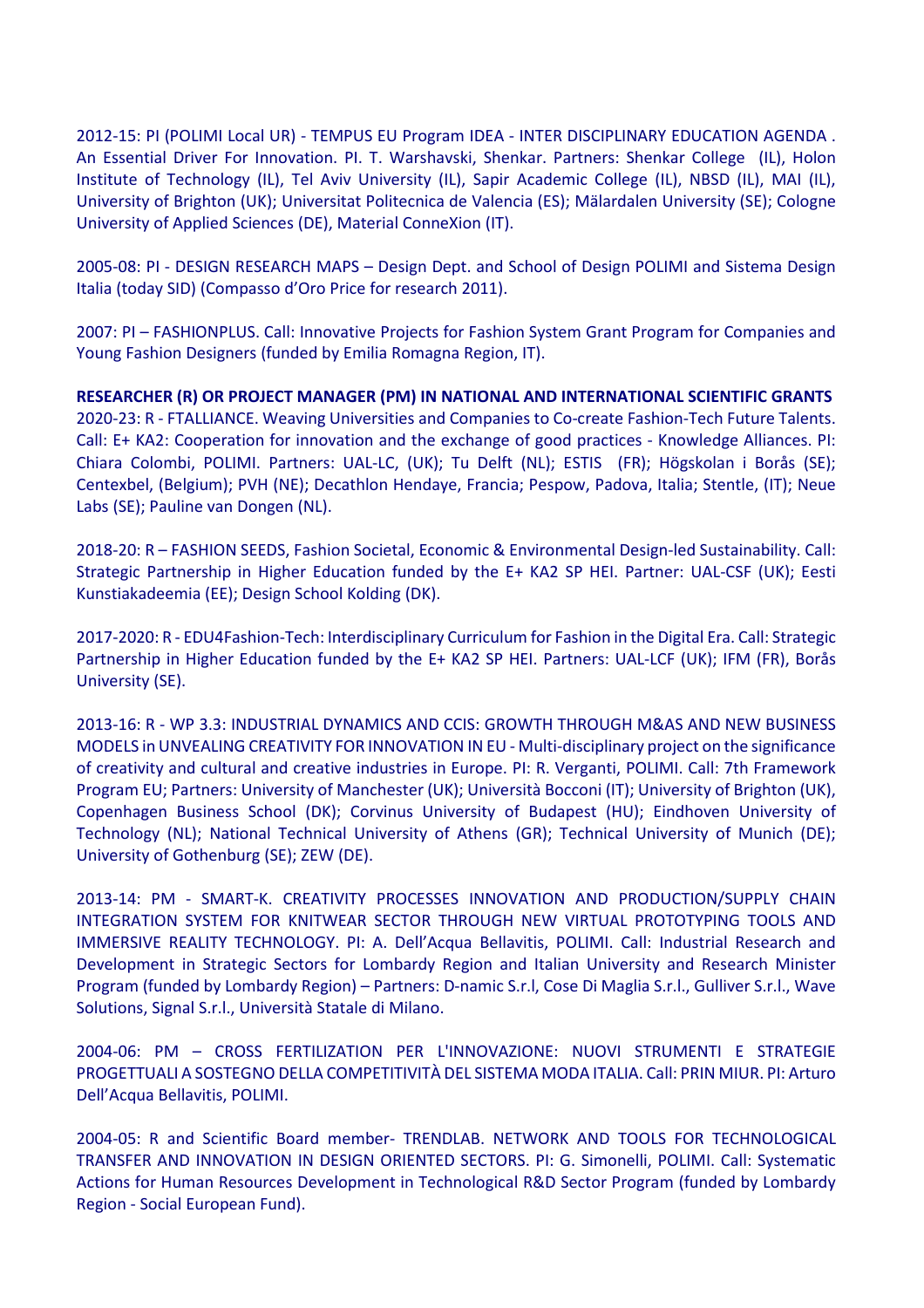# Attachment A2 – PhD Faculty Board

# Description of the composition of the Faculty Board

| <b>Surname</b>    | <b>Name</b>          | <b>Affiliation</b>    | <b>Scientific Disciplinary</b><br><b>Sector</b> |
|-------------------|----------------------|-----------------------|-------------------------------------------------|
| <b>BERTOLA</b>    | Paola                | Politecnico di Milano | ICAR/13                                         |
| <b>ANZANI</b>     | Anna                 | Politecnico di Milano | ICAR/19                                         |
| <b>BERTOLO</b>    | <b>Maresa</b>        | Politecnico di Milano | ICAR/13                                         |
| <b>CANINA</b>     | <b>Maria Rita</b>    | Politecnico di Milano | ICAR/13                                         |
| <b>CARATTI</b>    | Elena                | Politecnico di Milano | ICAR/13                                         |
| <b>CASCIANI</b>   | Daria                | Politecnico di Milano | ICAR/13                                         |
| <b>CAUTELA</b>    | Cabirio              | Politecnico di Milano | ICAR/13                                         |
| <b>CELI</b>       | Manuela              | Politecnico di Milano | ICAR/13                                         |
| <b>CONTI</b>      | Giovanni Maria       | Politecnico di Milano | ICAR/13                                         |
| <b>FERABOLI</b>   | <b>Maria Teresa</b>  | Politecnico di Milano | ICAR/18                                         |
| <b>FERRARA</b>    | <b>Maria Rita</b>    | Politecnico di Milano | ICAR/13                                         |
| <b>FERRARO</b>    | <b>Venere</b>        | Politecnico di Milano | ICAR/13                                         |
| <b>GUERRINI</b>   | Luca                 | Politecnico di Milano | ICAR/13                                         |
| <b>LUPO</b>       | Eleonora             | Politecnico di Milano | ICAR/13                                         |
| <b>MAFFEI</b>     | <b>Stefano</b>       | Politecnico di Milano | ICAR/13                                         |
| <b>MAFFEIS</b>    | Rodolfo              | Politecnico di Milano | $L-ART/02$                                      |
| <b>MARANI</b>     | <b>Pietro Cesare</b> | Politecnico di Milano | $L-ART/02$                                      |
| <b>MORTATI</b>    | <b>Marzia</b>        | Politecnico di Milano | ICAR/13                                         |
| <b>QUAGGIOTTO</b> | <b>Marco</b>         | Politecnico di Milano | ICAR/13                                         |
| <b>RAMPINO</b>    | Lucia Rosa Elena     | Politecnico di Milano | ICAR/13                                         |